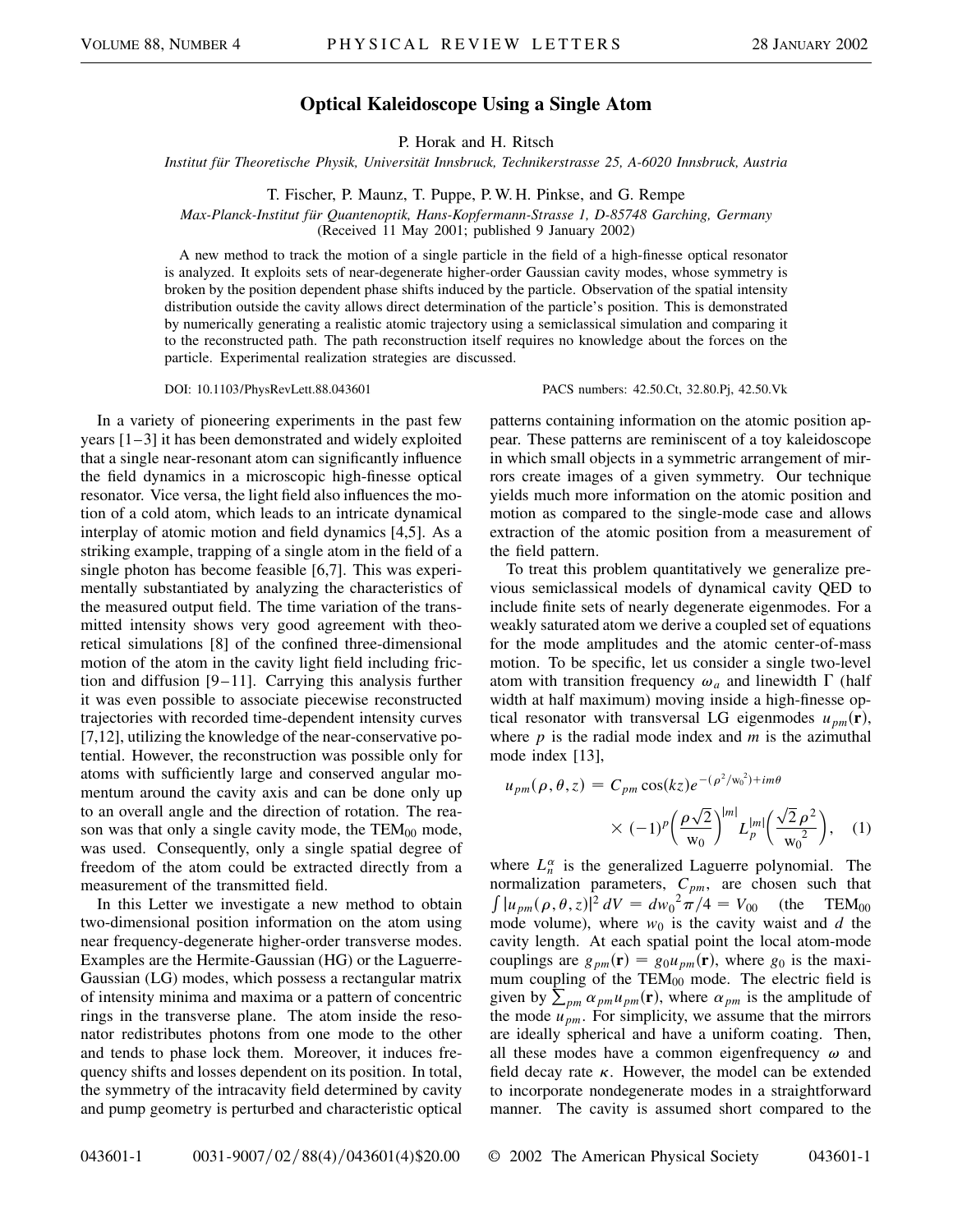Rayleigh length of the mode so that the wave fronts are approximately plane with *z* dependence  $cos(2\pi z/\lambda)$ . The resonator is externally driven by a coherent pump field of frequency  $\omega_p$  which pumps the modes with strengths  $\eta_{pm}$ . Assuming low atomic saturation, we can adiabatically eliminate the internal atomic dynamics and treat the atom as a linearly polarizable particle, which induces a spatially dependent phase shift and loss. In the semiclassical limit, where we consider the center-of-mass motion of the atom classically, we can derive the following set of coupled differential equations for the mode amplitudes  $\alpha_{pm}(t)$ , the atomic position  $\mathbf{r}_a(t)$ , and momentum  $\mathbf{p}_a(t)$  [14]:

$$
\dot{\mathbf{r}}_{a} = \frac{\mathbf{p}_{a}}{M}, \qquad \dot{\mathbf{p}}_{a} = -U_{0} \sum_{m,n} \nabla [u_{pm}(\mathbf{r}_{a}) u_{pn}^{*}(\mathbf{r}_{a})] \alpha_{pm} \alpha_{pn}^{*} + i\gamma
$$
\n
$$
\times \sum_{m,n} [u_{pm}(\mathbf{r}_{a}) \nabla u_{pn}^{*}(\mathbf{r}_{a}) - u_{pn}^{*}(\mathbf{r}_{a}) \nabla u_{pm}(\mathbf{r}_{a})] \alpha_{pm} \alpha_{pn}^{*} + \chi,
$$
\n
$$
\dot{\alpha}_{pm} = \eta_{pm} + (i\Delta - \kappa) \alpha_{pm} - (iU_{0} + \gamma) u_{pm}(\mathbf{r}_{a}) \sum_{n} u_{pn}^{*}(\mathbf{r}_{a}) \alpha_{pn} + \xi_{pm}.
$$
\n(2)

Here, *M* is the atomic mass,  $U_0 = \delta g_0^2/(\delta^2 + \Gamma^2)$  with  $\delta = \omega_p - \omega_a$  the single-photon optical light shift,  $\gamma =$  $\Gamma g_0^2/(\dot{\delta}^2 + \Gamma^2)$  the spontaneous emission rate for a singlephoton field,  $\Delta = \omega_p - \omega$  the cavity-pump detuning, and  $\chi$  and  $\xi_{pm}$  are Gaussian random variables which model momentum and cavity field fluctuations, respectively.

For an atom at rest one can solve Eqs. (2) for the mean stationary field amplitudes  $\alpha_{pm}^{\text{stat}}(\mathbf{r}_a)$ , which in a parametric way depend on the atomic position **r***a*. We get

$$
\alpha_{pm}^{\text{stat}}(\mathbf{r}_a) = \frac{\eta_{pm}^*}{i\Delta - \kappa} + \frac{iU_0 + \gamma}{i\Delta - \kappa} u_{pm}^*(\mathbf{r}_a) \mathcal{I}_0(\mathbf{r}_a), \quad (3)
$$

where  $\mathcal{F}_0$  is the electric field at the position of the atom,

$$
\mathcal{E}_0(\mathbf{r}_a) = \frac{\sum_{p,m} u_{pm}(\mathbf{r}_a) \eta_{pm}^*}{(i\Delta - \kappa) - (iU_0 + \gamma) \sum_{p,m} |u_{pm}(\mathbf{r}_a)|^2}.
$$
\n(4)

Note that the list of the values of the mode functions at the position of the atom  $u_{pm}(\mathbf{r}_a)$  may be seen as coordinates of a vector, which can be rotated into the form  $[u_{\text{eff}}(\mathbf{r}_a), 0, 0, \ldots]$ . Since any linear combination of the modes can be considered as a mode as well, the atom-field dynamics for an atom at rest thus reduces to the case of a single effective mode  $u_{\text{eff}}$ . This allows one to derive simple analytical expressions for the steady state. For a moving atom, this approach must be generalized, but still helps in finding analytical expressions for friction and diffusion coefficients for the atomic motion [15].

Let us now consider the family of three degenerate cavity modes with  $(p, m) = (1, 0), (0, -2), (0, 2)$ . Figure 1 shows the steady state field intensities for the empty cavity and for two different atomic positions. For the chosen parameters [rubidium atoms,  $(g_0, \Gamma, \kappa) = 2\pi \times (16, 3, 1.5)$  MHz,  $(\eta_{10}, \eta_{0-2}, \eta_{02}) =$  $2\pi \times (6.4, 0, 0)$ MHz,  $\Delta = -2\pi \times 2.25$  MHz, and  $\delta =$  $-2\pi \times 114$  MHz, leading to  $U_0 = \Delta$ ,  $\gamma = 2\pi \times$ 60 kHz] the atom distributes photons between the cavity modes and changes their relative phases in such a way that a local maximum of the spatial field intensity pattern is created near the position of the atom. By a change of the detuning between the pump laser, the cavity modes, and the atomic transition, a local minimum can also be

043601-2 043601-2 043601-2 05 043601-2 05 043601-2 05 043601-2 05 043601-2 05 043601-2

achieved. Figure 1 shows the effect of the atom position on the shape and overall intensity of the stationary field distribution.

This dependence of the cavity field on the atomic position suggests that measuring the cavity output field distribution yields ample information on the atomic motion. In



FIG. 1. Transversal spatial intensity pattern of the stationary cavity field for the empty cavity (a) and two atomic positions indicated by the thick vertical line and a cross (b), (c).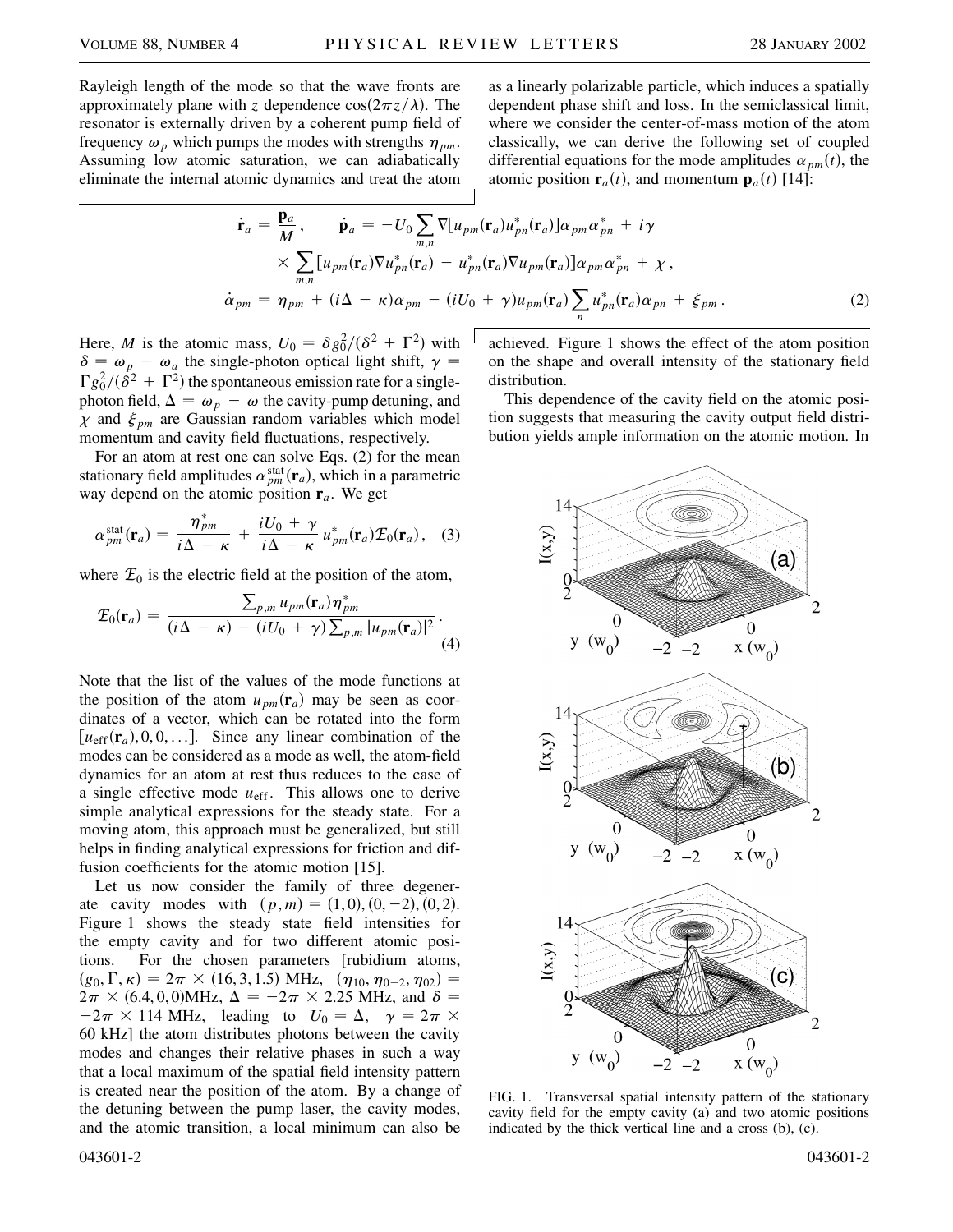fact, it can be shown that the functions  $\alpha_{pm}^{\text{stat}}(\mathbf{r}_a)$  can be inverted almost everywhere to yield the atomic position in three dimensions. Of course, one is limited by the common symmetries of all modes. For instance, for the system considered in Fig. 1, a  $180^\circ$  rotation around the cavity axis forms a symmetry operation. Hence, the reconstruction of the atomic position from the cavity field will always yield two equivalent positions. Other symmetry operations are a shift of  $\lambda/2$  in the direction of the cavity axis and a reflection at the nodes or antinodes of the standing wave. Another limitation is that an atom cannot be detected close to the (transversal) nodes of the pumped mode (see Fig. 1a). However, it is possible to determine directly from the photodetector signals whether the atomic position can be obtained or not: reconstruction is possible if the transmission signal with an atom differs from the signal of an empty cavity. Also, the nodal areas are small and one is free to alternate rapidly between different pump geometries. Alternatively, one can change the pump geometry online when the atom approaches the nodal area of the pumped mode.

Although in principle a full three-dimensional atomic trajectory can be reconstructed, the method encounters some complications. The longitudinal motion is in general too fast to be resolved experimentally. This amounts to replacing the coupling constant  $g_0^2$  by its longitudinally averaged value. A two-dimensional reconstruction still works in this case, even if the precise factor by which the coupling is reduced is unknown. Second, a single atom must redistribute enough photons among the cavity modes. This requires values of  $U_0$  of the order of the cavity field decay rate  $\kappa$  and hence the strong-coupling regime of cavity QED. In this regime, the coherent coupling of the atom to the cavity mode is larger than the decay constants of the atomic dipole and the cavity field  $g_0 > (\kappa, \Gamma)$ , requiring a small high-finesse cavity. Third, our arguments above are based on a stationary cavity field. For an atom moving in the *xy* plane, we thus have to assume that the cavity field follows the transverse atomic motion adiabatically. This implies slow atomic motion and not too large optical forces. For strong coupling this is tantamount to low intracavity photon numbers. The limitations are strongly reduced in systems where the atom is held in place by other forces, as, e.g., in ion traps. Fourth, in an actual experiment the exact intracavity photon number can be deduced only from the number of photons emitted by the cavity, which is subject to statistical fluctuations (shot noise). These become significant in the weak field case limiting the accuracy to which the cavity field and the atomic position can be determined.

Despite all this we will now demonstrate with a realistic sample trajectory that all of these conditions can be met and a numerical reconstruction of the atomic path should be possible using existing optical resonators [6,7]. For simplicity we assume a quasi-two-dimensional situation where the atom is trapped longitudinally close to an antinode  $(z = 0)$  of the standing wave during the interaction time.

In a first step we create a sample trajectory for a single atom traversing the resonator by integrating the stochastic equations of motion (2) for a given initial atomic position and velocity. This procedure includes all reactive and dissipative optical forces which the cavity field imposes on the atom [14], the backaction of the atom on the cavity field, as well as the momentum and cavity field diffusion. A resulting trajectory is depicted by the solid curve in Fig. 2. The atom enters the resonator from below. By chance, the atom encircles the cavity axis a few times before it is ejected again.

The generated trajectory allows simulation of a realistic cavity output signal. We assume an arrangement of 16 photodetectors at the cavity output port each counting the numbers of photons detected in equally sized sectors covering an angle of 22.5°. Because of the symmetry of the system, the signals from opposing detectors can be added without loss of information. We integrate the simulated photon counts at each detector over a time interval of 100 cavity decay times  $1/\kappa$  to obtain the photon flux. For two out of the eight pairs of photodetectors it is shown in Fig. 3.

We will now use only the generated fluxes to reconstruct the atomic trajectory. First, for each time step we determine the most probable atomic position by a least-square comparison with a list of precalculated detector outputs corresponding to the steady-state field distribution  $\alpha_{pm}^{\text{stat}}(\mathbf{r}_a)$  for given atomic positions on a discrete grid. Because of the twofold spatial symmetry, we always obtain two equivalent points in that way. From a chosen initial point we select the points forming a continuous curve as a function of time. The spatial points obtained in that way are indicated by the crosses in Fig. 2. For the pump geometry chosen here, the field has a ring-shaped field node, where the atom does not couple to the pumped



FIG. 2. Central part of Fig. 1(a) with the simulated atomic trajectory (solid curve), reconstructed atomic positions (crosses), and fitted atomic path (dashed curve). The atom enters with a velocity of 12 cm/s and the total trajectory takes 5300  $\kappa^{-1}$  = 0.56 ms. The dashed circle indicates the dark ring of the pumped cavity mode  $u_{10}$ . The waist of the TEM<sub>00</sub> mode is  $w_0 = 29 \mu$ m.